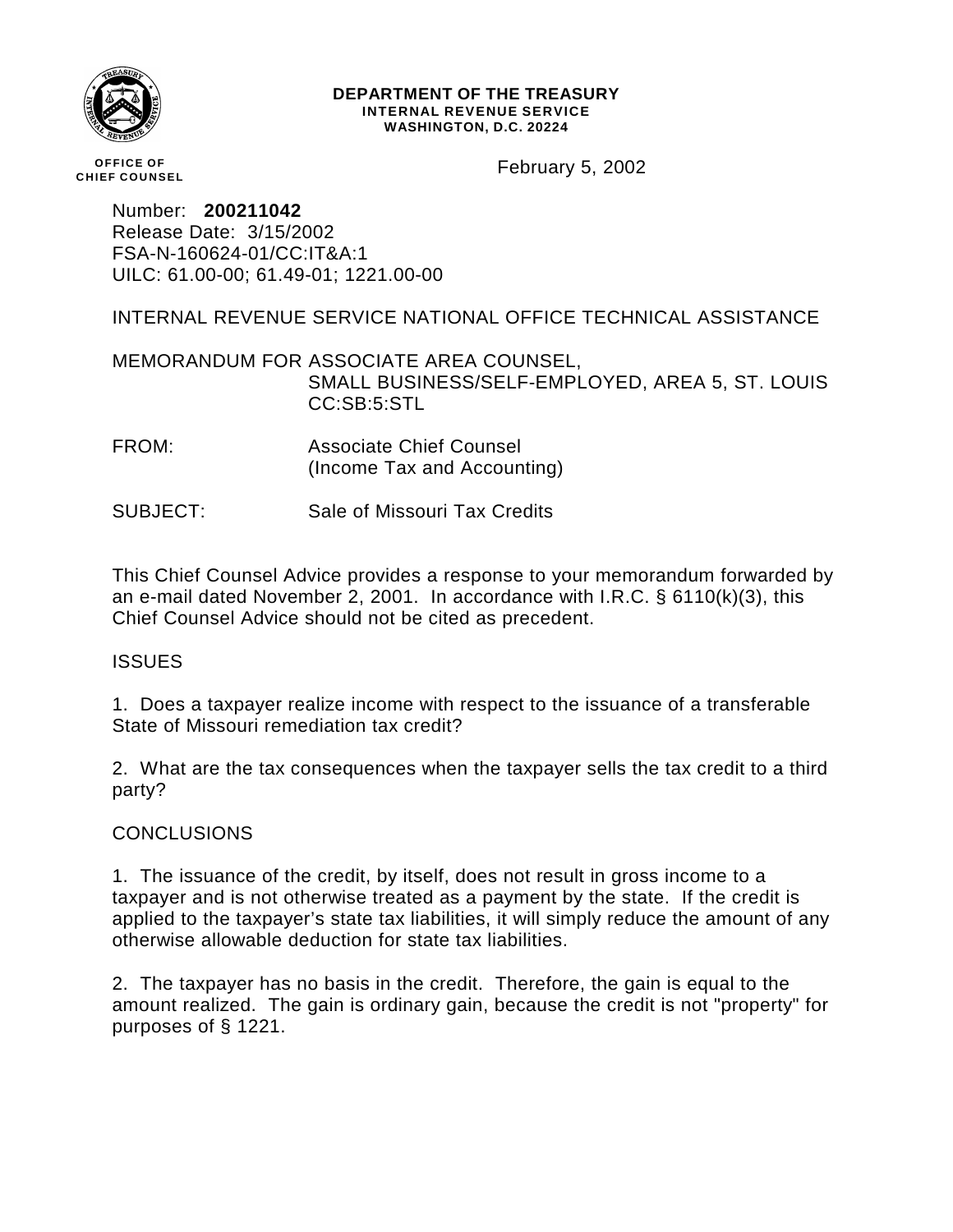## FACTS

The State of Missouri offers a number of incentives and assistance for the redevelopment of commercial and industrial sites abandoned due to contamination caused by hazardous substances.

The Missouri Department of Natural Resources (DNR) administers a voluntary clean-up program (VCP). The VCP provides oversight to property owners (and other persons having an interest in a piece of property) who want to clean up hazardous substance releases. Under the VCP, if a property owner complies with DNR's requirements, DNR will issue a Certificate of Completion or a No Further Action Letter (a "clean letter") at the completion of the project.<sup>1</sup> This program provides some limited liability to the property owner against future claims related to environmental contamination. See generally §§ 260.565 to 260.575 Mo. Ann. Stat. (West 2001). Participation in the VCP is a prerequisite to participation in Missouri's Brownfield Redevelopment Program.

The Missouri Department of Economic Development (DED) administers the Brownfield Redevelopment Program. The purpose of this program is to provide assistance and incentives for the redevelopment of commercial and industrial sites abandoned or underutilized due to contamination caused by hazardous substances. See generally §§ 447.700 to 447.718 Mo. Ann. Stat. (West 2000).

As part of the Brownfield Redevelopment Program, subsection 3 of § 447.708 provides for a remediation tax credit for up to 100 percent of the costs of materials, supplies, equipment, labor, professional engineering, consulting and architectural fees, permitting fees and expenses, demolition and asbestos abatement, and direct utility charges for performing voluntary remediation activities for preexisting hazardous substance contamination and releases. These costs include the costs of performing operation and maintenance of the remediation equipment at the property beyond the year in which the systems and equipment are built and installed at the eligible project, and the costs of performing the voluntary remediation activities over a period not in excess of four tax years following the year in which the system and equipment were first put into use at the eligible project. To qualify, the remediation activities must be the subject of a plan approved by the DNR. $^2$  The credit does not include any costs associated with

(continued...)

<sup>&</sup>lt;sup>1</sup> The materials on the state's website mention that the average length of time from receipt of the application to issuance of the "clean letter" is 12 months, and about 75 percent of the sites have taken less than 18 months to complete.

 $2$  The director of DED may, with the approval of the director of DNR, extend the tax credits allowed for performing voluntary remediation maintenance activities, in increments of three-year periods, not to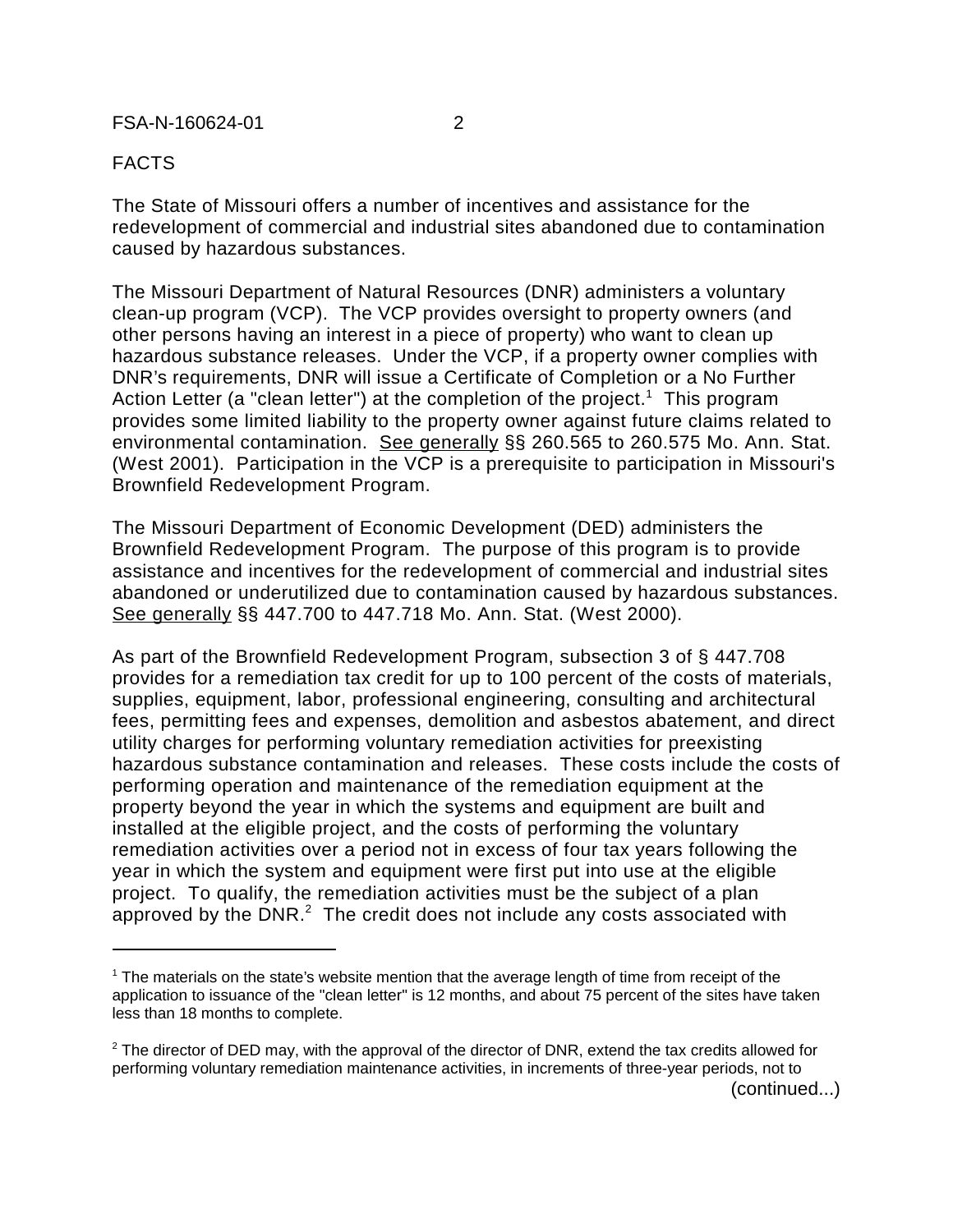ongoing operational environmental compliance of the facility or remediation costs arising out of spills, leaks, or other releases arising out of the ongoing business operations of the facility.

The credit is limited to the lesser of: (1) the eligible costs, (2) the economic benefit to the state from the clean-up project, or (3) the amount necessary to induce the owner to proceed with the project, as determined by the DED.

Subsection 3 of § 447.708 provides that no more than 75 percent of earned remediation tax credits may be issued when the remediation costs are paid, and the remaining percentage may be issued when the DNR issues a "clean letter." Subsection 8 of § 447.708 provides that taxpayers claiming the remediation tax credit are required to file all applicable tax credit applications, forms, and schedules during the taxpayer's tax period immediately after the tax period in which the eligible project was first put into use, or during the taxpayer's tax period immediately after the tax period in which the voluntary remediation activities were performed. It is our understanding that the practice in Missouri is a "claim as you go" standard; in other words, a claim for a remediation tax credit can be made and often is made in the year of the expenditure.

The remediation tax credit can be used to offset the state income tax (excluding the withholding tax), corporation franchise tax, or financial institution tax. The remediation tax credit may be taken in the same tax year in which it is received or it may be taken over a period not to exceed twenty years. Subsection 3 of § 447.708 Mo. Ann. Stat. In the case of a taxpayer that is a partnership or an S corporation (as defined in § 1361(a)(1) of the Internal Revenue Code), the remediation tax credit is allowed to the partners of the partnership or the shareholders of the S Corporation in proportion to their share of ownership. Subsection 11 of § 447.708 Mo. Ann. Stat.

The recipient of a remediation tax credit may assign, sell, or transfer (in whole or in part) the credit to any other person. To perfect the transfer of a credit, the original recipient files a form with the DED. The DED then issues a new certificate to the credit transferee. The number of tax periods during which the transferee may subsequently claim the credit shall not exceed twenty tax periods, less the number of tax periods the transferor previously held the credit before the transfer occurred. Subsection 9 of § 447.708 Mo. Ann. Stat.

There is a market for the transfer of remediation and other transferable tax credits. Based on information provided to the Service, the market price generally reflects

(...continued)

exceed five consecutive three-year periods.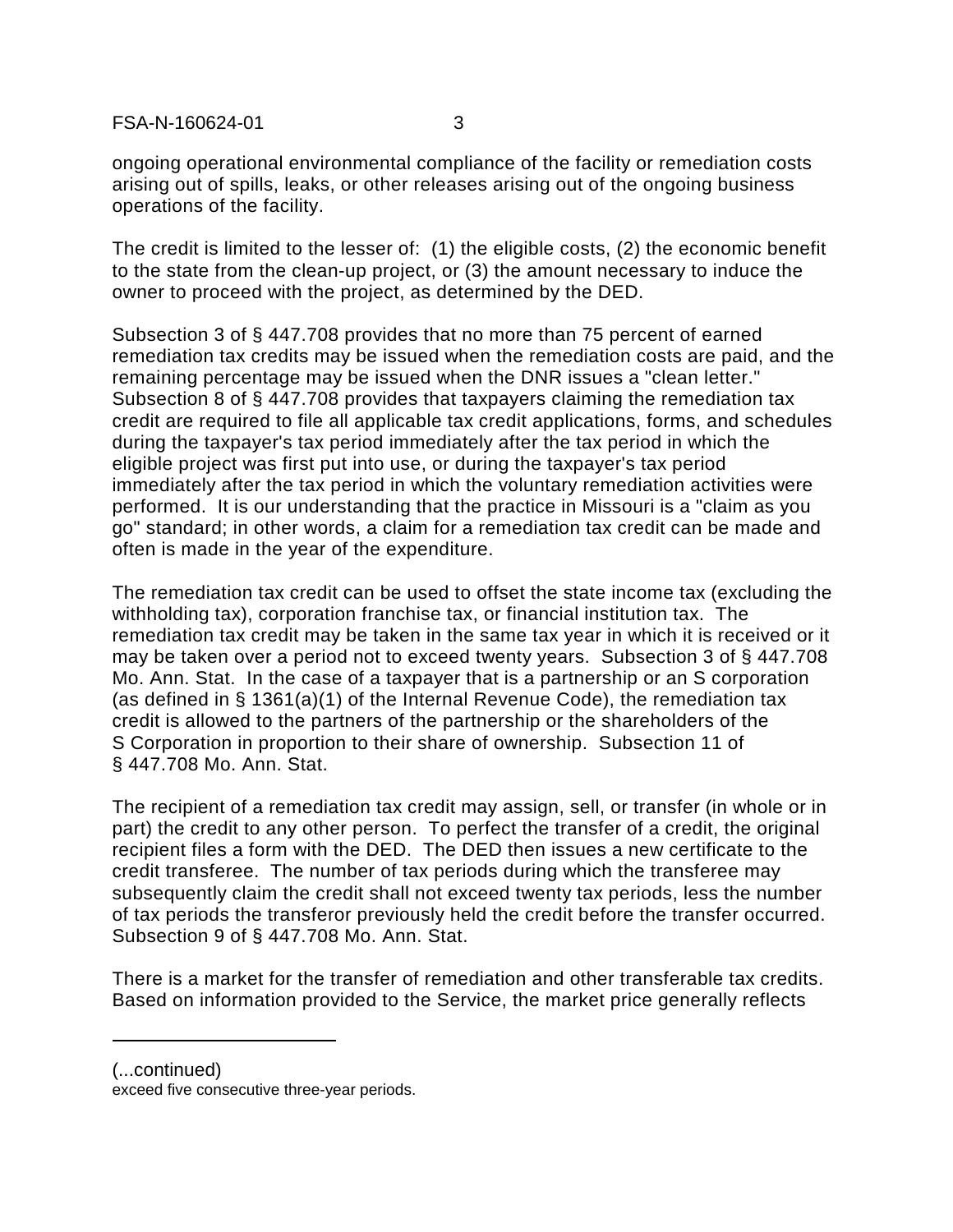between 80 to 90 percent of the face amount of the credit. It is our understanding that there are brokers who facilitate the market.

# LAW AND ANALYSIS

## 1. Issuance of credit.

Section 61(a) of the Code provides generally that gross income means all income from whatever source derived, except as otherwise provided in subtitle A. Section 1.61-1(a) of the Income Tax Regulations provides, in part, that gross income means all income from whatever source derived, unless excluded by law. Gross income includes income realized in any form, whether in money, property, or services.

Generally, a state tax credit, to the extent that it can only be applied against the recipient's current or future state tax liability, is treated for federal income tax purposes as a reduction or potential reduction in the taxpayer's state tax liability. The amount of the credit is not included in the taxpayer's federal gross income, or otherwise treated as a payment from the state, $^3$  and is not deductible as a payment of state tax under § 162 or § 164. Cf. Rev. Rul. 79-315, 1979-2 C.B. 27, Holding (3) (Iowa income tax rebate). Similarly, an accrual-basis taxpayer is not required to take the value of such future tax credits into income; the credits will simply reduce the taxpayer's otherwise-deductible tax liabilities as, and if, they accrue. See Snyder v. United States, 894 F.2d 1337 (6th Cir. 1990).4

A similar approach generally applies in the case of a refundable state tax credit that is, a credit that is paid to the taxpayer as a "refund" to the extent it exceeds tax liability.<sup>5</sup> Refundability does not cause the entire credit to be treated as a payment by the state. Instead, the portion of the credit that is applied to reduce tax is still treated as a reduction in tax; only the portion that is actually refunded is treated as a state payment, includable in income unless some other exclusion applies.

The Missouri remediation tax credit differs somewhat from the types of state credits described above because it is transferable; it may be applied against one of several state taxes or, at the taxpayer's option, transferred for value in a functioning

 $3$  A payment from the state is not necessarily includable in income. For example, depending on the circumstances, it might be excluded as a general welfare payment, a reimbursement of a deductible expense, a rebate that reduces basis, a contribution to capital under § 118, etc.

<sup>&</sup>lt;sup>4</sup> As this example demonstrates, the fact that excess credits in a given year may be "carried" to other years does not cause the credit to be treated as a payment from the state.

<sup>&</sup>lt;sup>5</sup> The term "refundable" is normally applied to describe such credits, even though the payment is not a refund of something the taxpayer originally paid the state.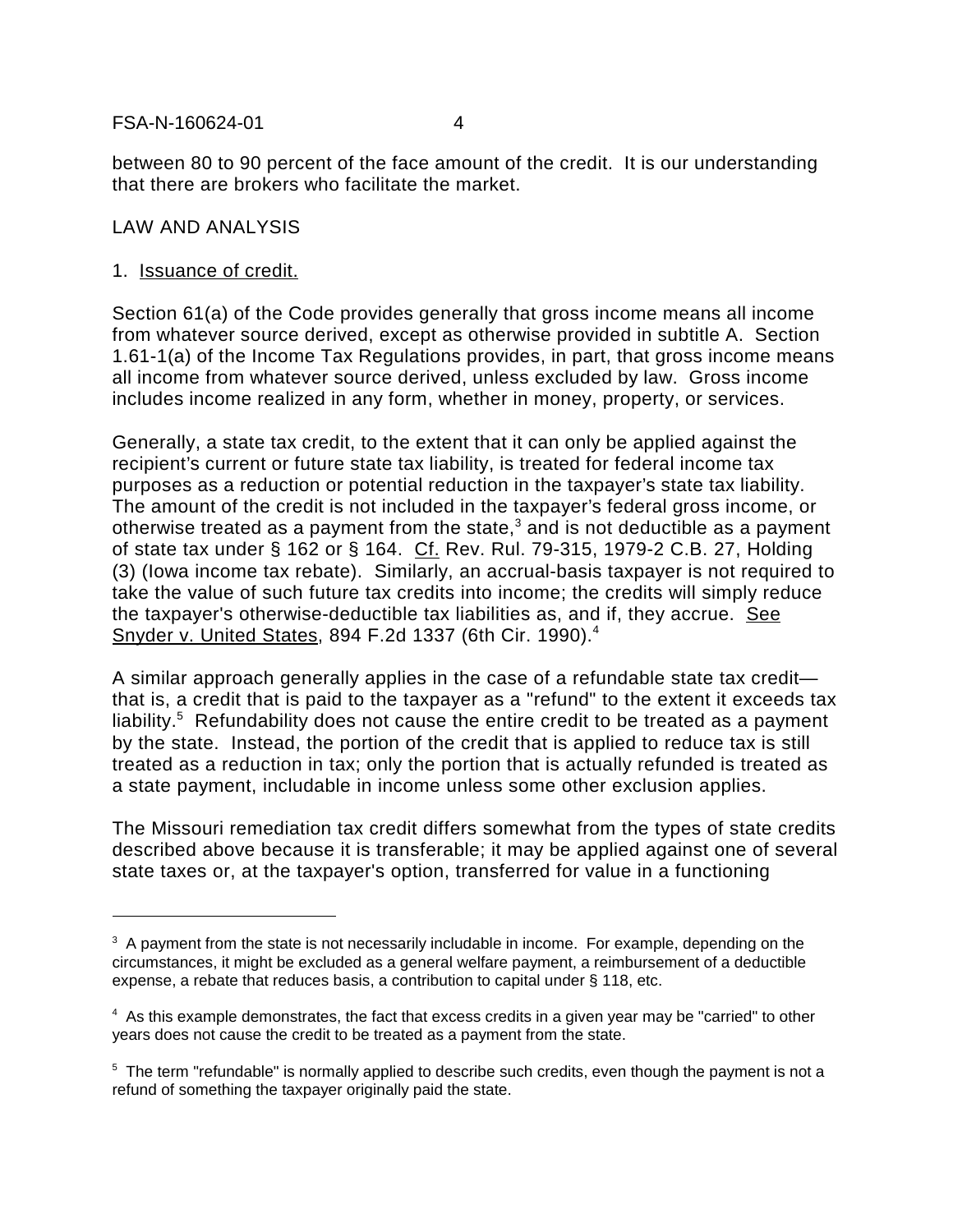market. Since transferability is one attribute of property, this feature suggests that the issuance of the credit should be treated, for federal income tax purposes, as the receipt from the state of property—the fair market value of which, assuming no exclusion applies, would be includable in income.<sup>6</sup> In our view, however, the existence of the right of transferability, without more, does not change the tax treatment relative to the other types of state tax credits described above. Accordingly, the remediation tax credit retains its character as a reduction or potential reduction in state tax liability, unless and until it is actually sold to a third party.7

The receipt and use of the remediation tax credit by the original recipient can be illustrated by the following example. Assume that during Year 1 a cash-basis taxpayer receives a credit of \$50x. Further, assume that the taxpayer uses the entire credit to offset a state income tax liability of \$80x, either in Year 1 or a later year. In this scenario, the taxpayer has incurred and paid only \$30x of state taxes and therefore could deduct only \$30x under § 162 (or perhaps § 164), assuming the payment otherwise qualified for the deduction. The taxpayer has no income with respect to the receipt of the \$50x credit in any year. Similarly, the credit is not treated as a reimbursement, and has no effect on the federal tax treatment of the remediation expenditures upon which it is based.

- 2. Sale of credit to a third party.<sup>8</sup>
	- a. Gain from disposition of credit.

Section 1001(a) provides that the gain from the sale or other disposition of property shall be the excess of the amount realized over the adjusted basis provided in section 1011, and the loss shall be the excess of the adjusted basis over the amount realized. Section 1001(b) defines the amount realized from the sale or other disposition of property as the sum of any money received plus the fair market value of any property received. Section 1001(c) provides that, except as otherwise provided in subtitle A of the Code, the entire amount of the gain or loss on the sale or exchange of property shall be recognized. See also § 1.1001-1(a).

 $6$  The taxpayer would then have a "tax cost basis" in the credit equal to its fair market value. Subsequent sale of the credit would result in gain or loss, and use of the credit to reduce tax would be treated as a sale of the credit with the sales proceeds used to pay the tax.

 $7$  We note that we believe the credit does not represent compensation for remediation services performed by the taxpayer. If it did, that might affect our analysis and conclusion. We also do not imply that the result would necessarily be the same if transferability were combined with other features, such as refundability.

<sup>&</sup>lt;sup>8</sup> Note that this discussion concerns the tax treatment of the original recipient of the credit; the federal tax treatment of a credit transferee is beyond the scope of this memorandum.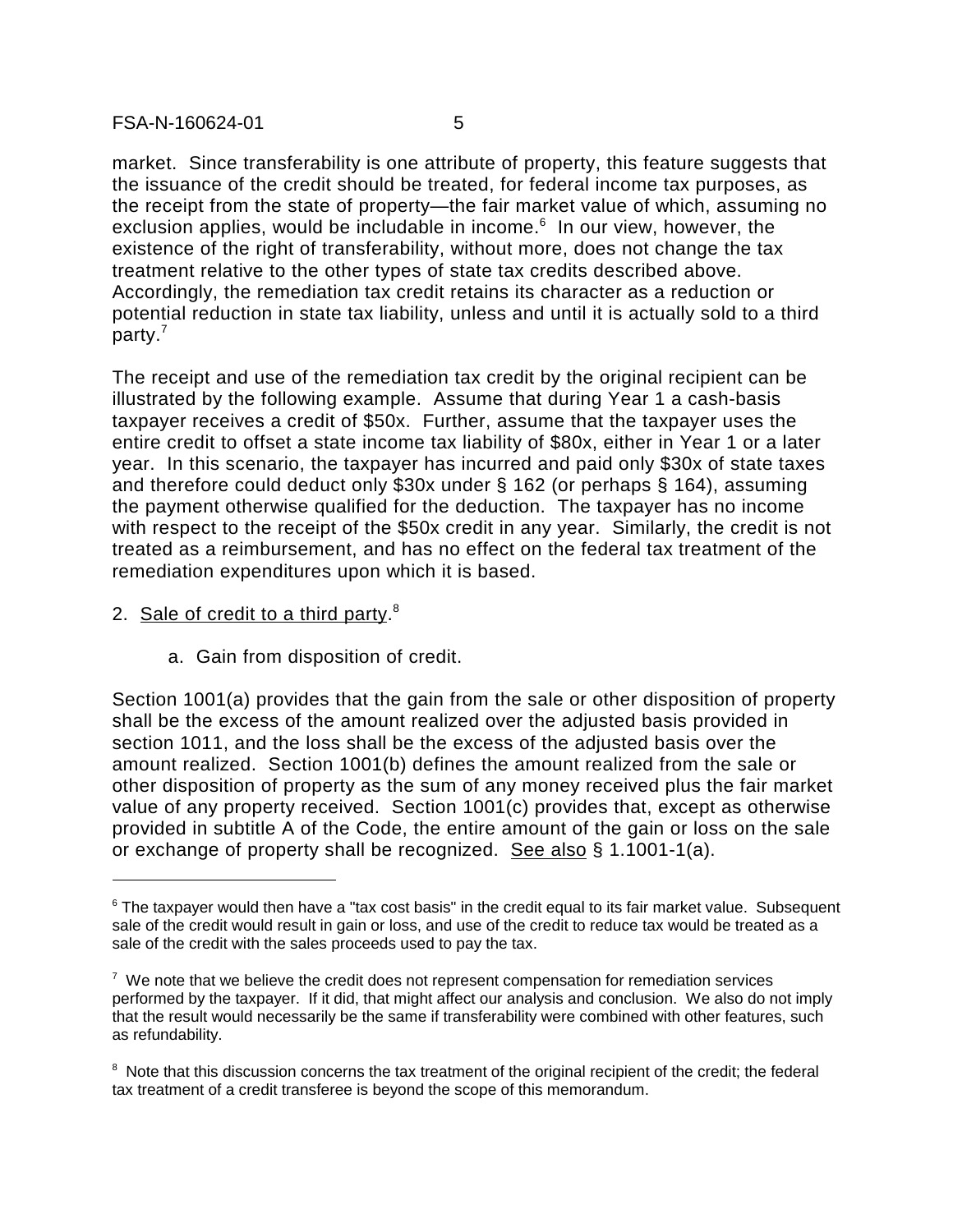If a taxpayer who received a remediation tax credit transfers all or a portion of the credit for value, the transaction is a disposition of the credit under § 1001. Initially, to determine the amount of any gain, we must determine what amount is used as the credit's basis. Section 1012 provides generally that the basis of property shall be the cost of the property. Section 1.1012-1(a) defines cost to be the amount paid for the property in cash or other property. The taxpayer paid nothing for the credit, and the taxpayer has no "tax cost basis" in the credit because it was not previously includable in gross income when the credit was issued. Consequently, the credit has a zero basis, and the gain equals the amount realized. The taxpayer's gain is consideration received from a third party for the transfer of the credit; it is not a reimbursement or partial reimbursement of the costs upon which the credit was originally based, and is not excludable from income.<sup>9</sup>

b. Character of gain.

Generally, in order for gain to qualify as capital gain, the transaction must involve the "sale or exchange," as defined in § 1222, of a "capital asset," as defined in § 1221. In addition, in order to qualify for favorable long-term capital gains rates, under  $\S$  1222 the asset must have been held for more than one year.<sup>10</sup>

Section 1221 defines the term "capital asset" as property held by the taxpayer, regardless of the taxpayer's trade or business, unless the property meets one of eight listed exceptions. Section 1.1221-1(a) states, "The term 'capital assets' includes all classes of property not specifically excluded by section 1221."

In the present case, none of the listed exceptions in § 1221 appears to apply. However, despite § 1221's apparent broad definition of capital asset, the Supreme Court has stated "it is evident that not everything which can be called property in the ordinary sense and which is outside the statutory exclusions qualifies as a capital asset"; rather, "the term 'capital asset' is to be construed narrowly in accordance with the purpose of Congress to afford capital-gains treatment only in situations typically involving the realization of appreciation in value accrued over a substantial period of time, and thus to ameliorate the hardship of taxation of the entire gain in one year." Commissioner v. Gillette Motor Transport, Inc., 364 U.S. 130, 134 (1960) (citing Burnet v. Harmel, 287 U.S. 103, 106 (1932)). Accordingly,

 $9\,$  We do not mean to imply that the gain would be excludable from income as a reimbursement. The remediation costs incurred by the taxpayer would generally be capital expenditures, and a non-rebate reimbursement of a capital expenditure is generally includable in gross income. See, e.g., Baboquivari Cattle Co. v. Commissioner, 135 F.2d 114 (9th Cir. 1943); Rev. Rul. 84-67, 1984-1 C.B. 28.

 $10$  Presumably, in many cases it will not be significant whether or not the disposition of a remediation tax credit is the sale or exchange of a capital asset, because taxpayers who plan to sell the credit will do so within a year.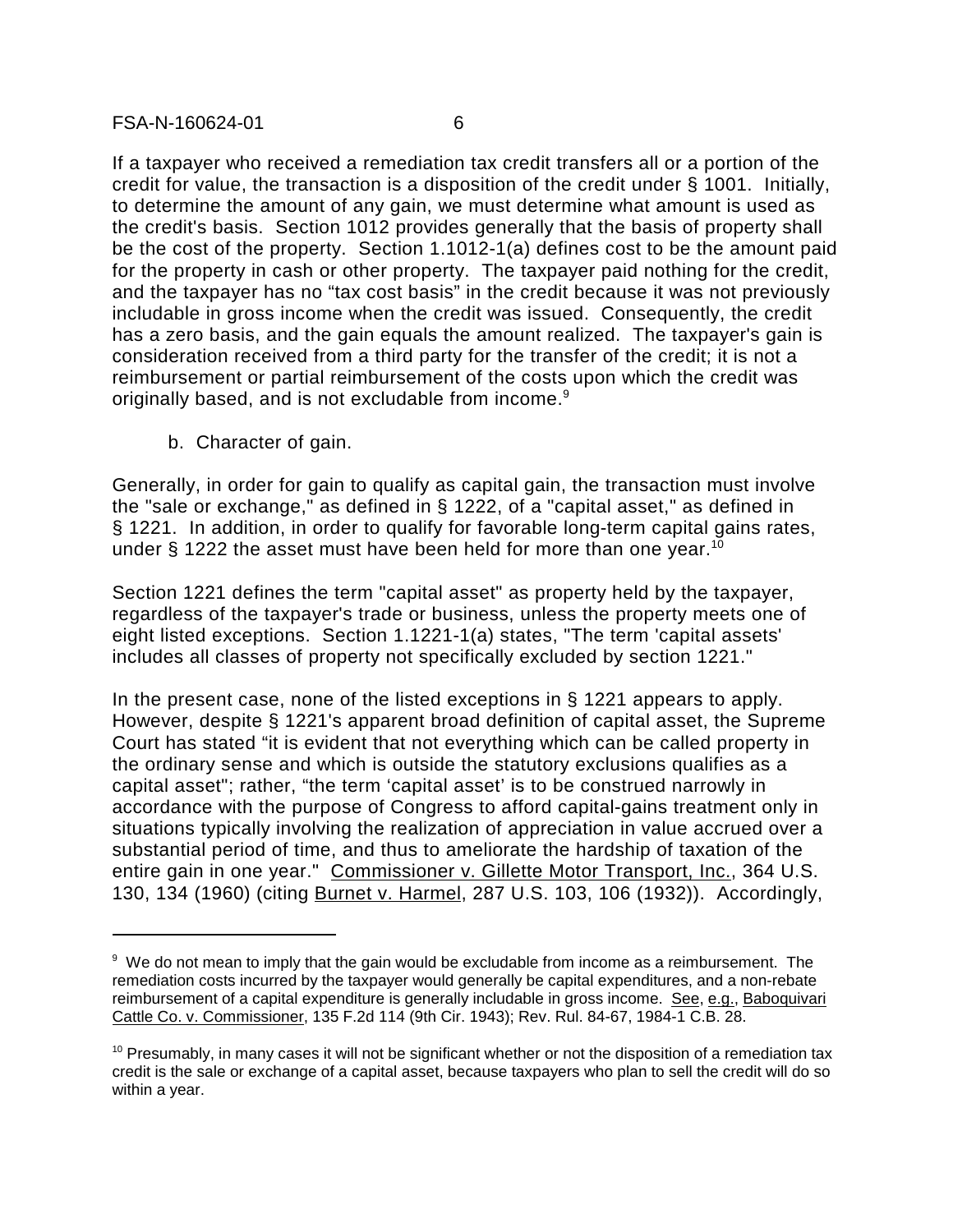the Court has held that certain interests that are concededly "property" in the ordinary sense are not capital assets. Id.; Hort v. Commissioner, 313 U.S. 28 (1941) (unexpired lease); Commissioner v. P.G. Lake, Inc., 356 U.S. 260 (1958) (oil payment rights). $11$ 

In determining whether certain intangible rights should be considered "property" within the meaning of sections 1221 and 1231, the courts have considered a variety of factors, including how the rights originated or were acquired; whether the rights were treated as property for federal tax purposes when acquired; whether the rights are incident to, or create an estate in, specific real or personal property that is itself a capital asset; whether the rights represent income already earned or about to be earned; whether the rights can appreciate in value over a period of years as the result of market forces; whether significant investment risks are associated with the transferred rights and included in the transfer; whether a market and a market price exists for the rights; whether the transfer merely substituted the source from which the taxpayer otherwise would have received ordinary income; whether the rights primarily represented compensation for past or future personal services; whether the taxpayer parted with the totality of its rights, or "carved out" a portion in some fashion; and whether it is possible to assign a specific basis to the transferred rights. No single factor or group of factors is dispositive.<sup>12</sup>

A taxpayer who sells a remediation tax credit has parted with all rights in the credit. However, as discussed above in connection with its original issuance, the credit, even though it is transferable, primarily represents the right to a reduction or potential reduction in the holder's tax liability. It is not incident to, and does not create an estate in, property that is itself a capital asset. While it does not represent compensation for specific services, it was issued as an incentive for the recipient to engage in remediation activities. Moreover, in that sense it has already been "earned": unlike a right the value of which depends on further exploitation by the holder, the only substantial contingency preventing realization of the value of the remediation tax credit is that the holder (or a potential transferee) incur a tax liability against which it can be applied. Although the credit is not a right to a stream of ordinary income, it is a right to reductions in tax payments normally deductible from ordinary income. As a transferable asset, the credit has a certain

<sup>&</sup>lt;sup>11</sup> Accordingly, certain interests can be property for purposes of  $\S$  1001 but still not qualify as a capital asset under § 1221.

<sup>&</sup>lt;sup>12</sup> See, e.g., United States v. Dresser Industries, Inc., 324 F.2d 56 (5th Cir. 1963); Commissioner v. Ferrer, 304 F.2d 125 (2d Cir. 1962); Rhodes' Estate v. Commissioner, 131 F.2d 50 (6th Cir. 1942); Foy v. Commissioner, 84 T.C. 50 (1985); Estate of Shea v. Commissioner, 57 T.C. 15 (1971), acq., 1973-2 C.B. 3; Guggenheim v. Commissioner, 46 T.C. 559 (1966), acq., 1967-2 C.B. 2. Although most of the decided cases involve contract rights, the analysis applies equally here.